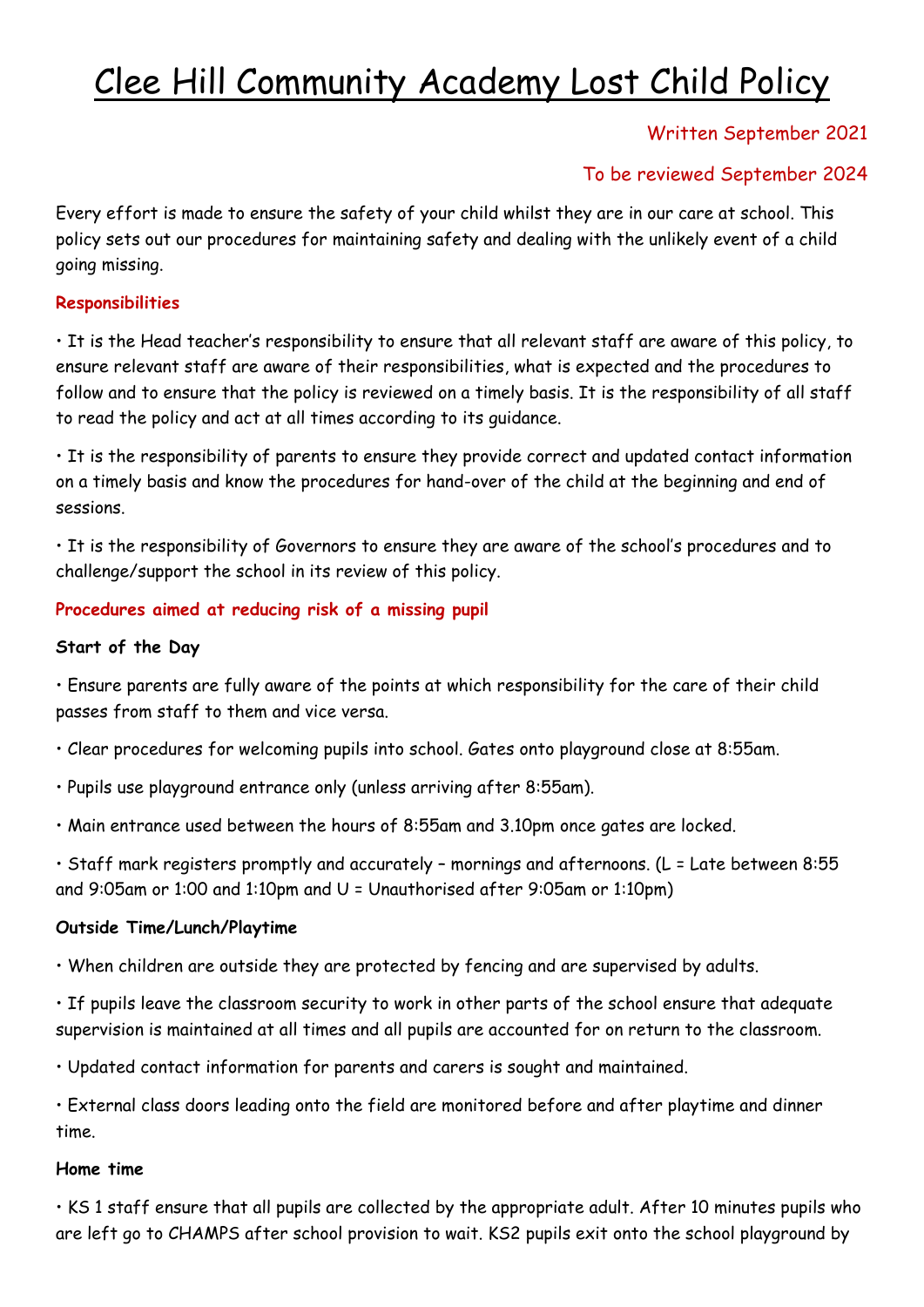themselves but understand that if an adult is not waiting for them they inform and stay with a responsible adult. Again, after 10 minutes pupils who are left go to CHAMPS after school provision.

• All KS1 and nursery staff are aware of who collect their children at the end of the school day. Up to date contacts are maintained when parents make any changes. A password system is used in Nursery for any changes which cannot be made in person.

#### **Visits**

• Thorough risk assessments and adequate staff/pupil ratios staff take extra precautions when pupils leave the school premises. Adequate communication contact and a list of pupils/groups and contact numbers are taken on visits out of school. Mobile phones are taken on every visit. For residential trips/ out of hours school trips additional information may be taken by staff leading the visit.

### **PROCEDURES IN THE EVENT OF A CHILD GOING MISSING**

In the event of a member of staff fearing that a child has gone missing while at school:

• Member of staff who has noticed the missing child will calmly inform the nearest member of the SLT.

• Staff will promptly, but calmly, round up all pupils to a pre-arranged area with a designated member of staff.

• Staff will count and name check all the pupils present against the register while the group are assembled in one place.

• AT THE SAME TIME all other available staff will conduct a thorough search of the premises and notify the SLT member if the child is found immediately.

• A thorough check of all exits to be made to make sure all gates/doors were locked/bolted and there are no other ways a pupil could have left the school. If something is discovered this needs to be drawn to the attention of the staff immediately.

• If the child has not been found by the time the register check is completed the SLT member will notify the Head teacher. Staff will begin a search of the area immediately.

• If the child has not been found after 10 minutes from the initial report of them as missing then parents should be notified. The Head teacher or next most senior member of staff on site will decide at which point the police need to be contacted. When contacting parents or carers please ask them to bring with them a recent photograph of their child.

• Staff must try to remember and write down a description of what the child was wearing and any distinguishing features.

• If the missing child has any special medical or learning needs then these need to be noted, to be disclosed to police or other agencies.

In the event of a member of staff fearing that a child has gone missing while off school premises:

• Visit leader must ensure safety of remaining pupils.

• One or more adults should immediately start searching for the child.